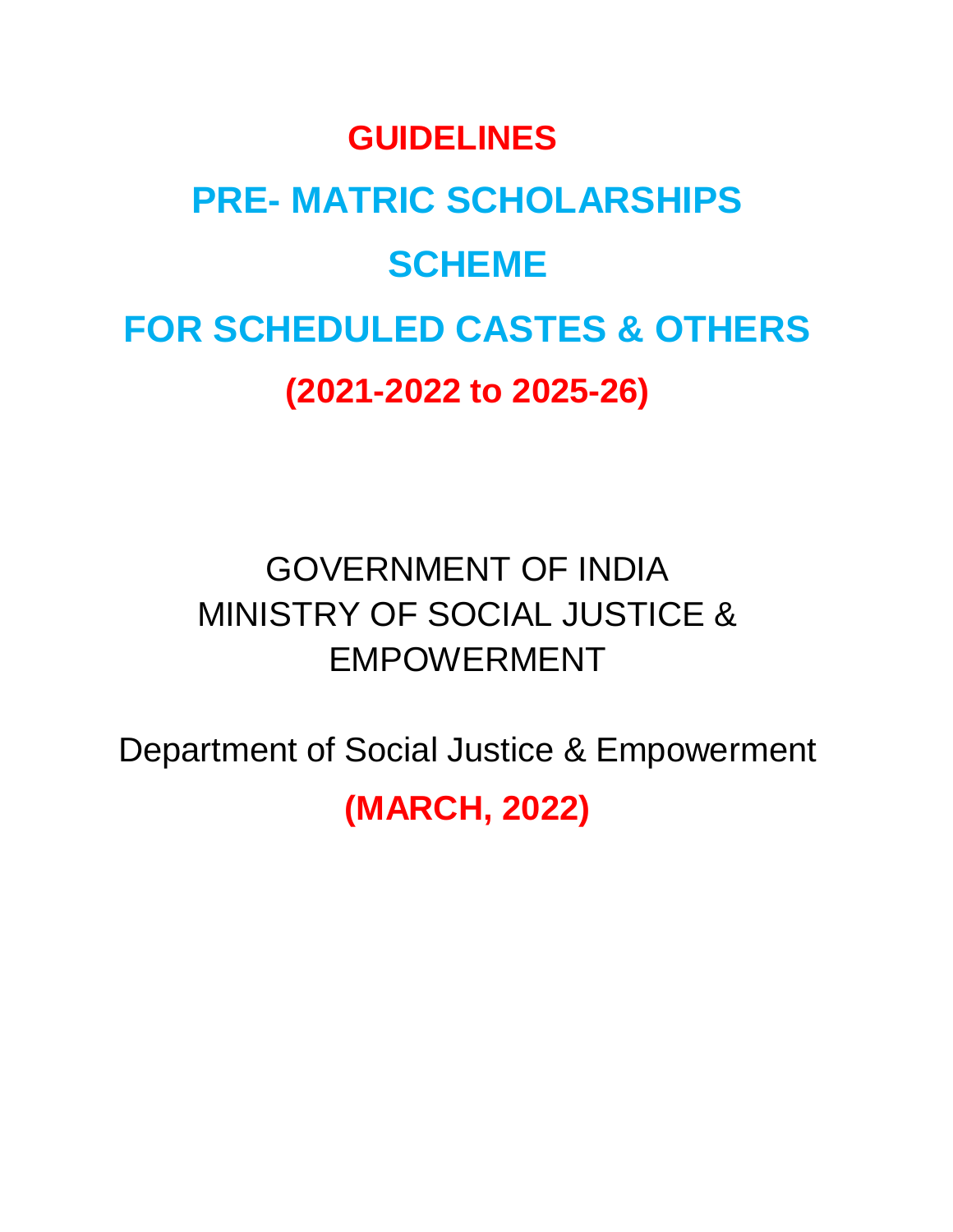# **SCHEME OF PRE- MATRIC SCHOLARSHIPS TO THE STUDENTS BELONGING TO SCHEDULED CASTES & OTHERS (With effect from 2021-2022)**

#### **1. Background**

With the objective of promoting literacy and uninterrupted education at the pre-matric level for children belonging to Scheduled Castes and children of parents/guardian who are engaged in unclean and hazardous occupations, the Government of India has been implementing two Centrally Sponsored Schemes, namely (i) the Pre-Matric Scholarship Scheme for SC Students and (ii) Pre-Matric Scholarship scheme for the children of parents/guardians engaged in unclean and hazardous occupation since 01.07.2012 and 01.04.1977 respectively. Keeping in view the large overlap in the target groups of these schemes, and with the objective of streamlining the implementation and optimizing resources, it has been decided to merge them into single scheme namely, 'Pre-matric Scholarship Scheme for SC Students & Others' w.e.f 2021-22. In order to have a separate data base for policy and planning purposes, this scheme will have two components, one for SC students studying in classes IX and X (Component 1), and the other for the children studying in Classes I to X, of parents/guardians engaged in unclean and hazardous occupation (Component 2).

#### **2. Objectives**

2.1 The scheme aims to support, through financial assistance, parents of children belonging to Schedules Caste and other disadvantaged categories for education of their wards studying at the Pre-Matric stage so that their participation improves, the incidence of drop-out - especially in the transition from the primary to the next level and elementary to the secondary stage - is minimized, they perform better and have a better chance of progressing to the Post-matric stage of education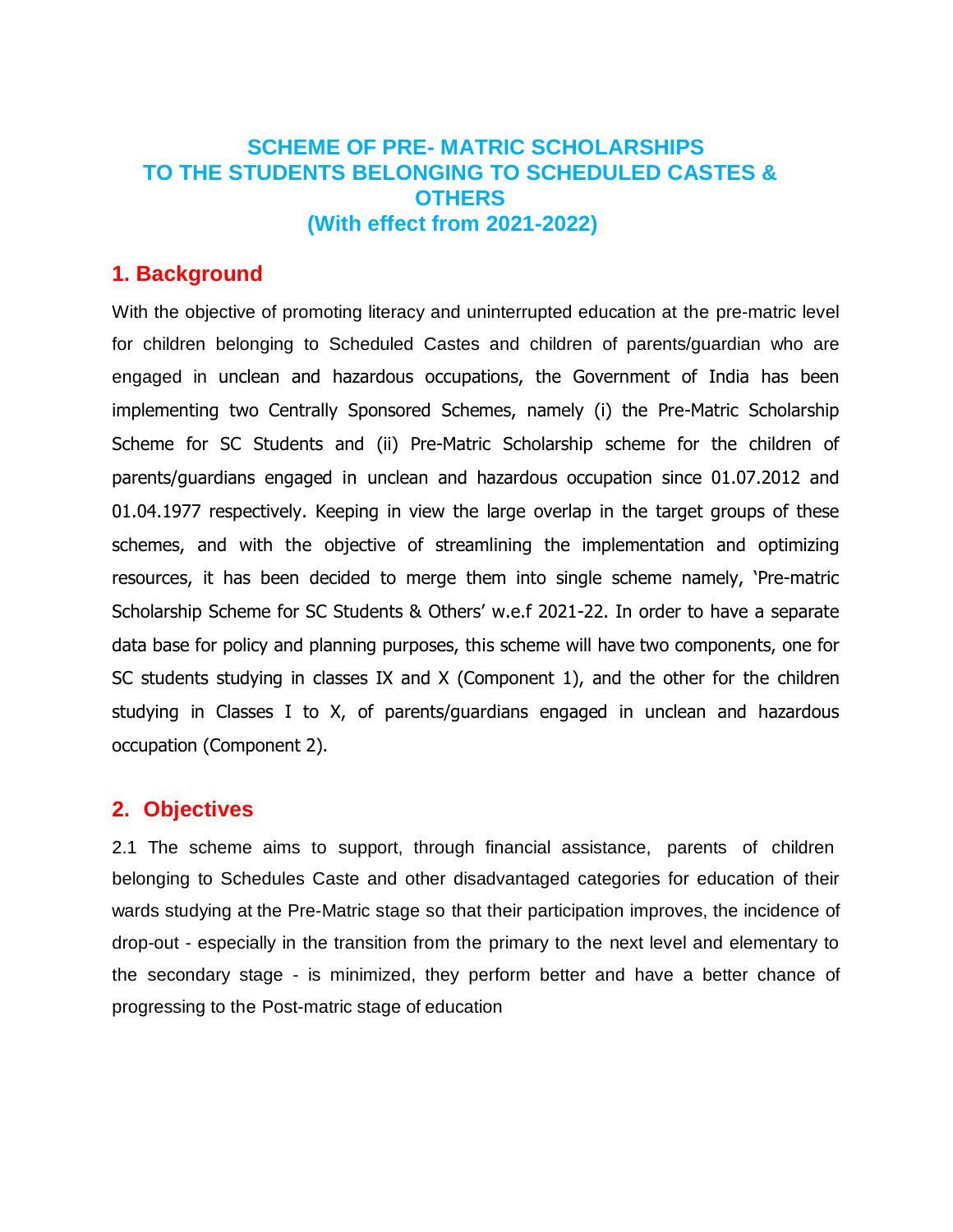# **3. Scope**

3.1 Scholarship under the Scheme will be available for studies in India only and will be awarded by the Government of the State/Union Territory to which the applicant belongs i.e. where he is domiciled.

3.2 The scholarship will be provided for students studying in Government School and private schools which have been duly recognized by the concerned State Government/ Union Territory Administration/ Central Board having valid UDISE code.

3.3 Further, in order to cover the poorest households, the State Governments shall ensure that the poorest students belonging to all the eligible categories are identified and encouraged to enroll under the scheme.

# **4. Conditions of Eligibility of Students**

- 4.1 The scholarships are open to Nationals of India only.
- 4.2 The other eligibility criteria are as follows:
- 4.2.1 **Component 1:** Pre Matric Scholarship for SC students
	- i. The students should be studying in class IX and X on a full time basis.
	- ii. They should belong to a Scheduled Caste.
	- iii. Their Parent/Guardian's income should not exceed Rs. 2.50 lakh per annum.

4.2.2 **Component 2:** Pre-Matric scholarship for children of parents/guardians engaged in Unclean and hazardous Occupation

i. The students should be studying in classes I to X on a full time basis

ii. Scholarship will be admissible to the children/wards of parents/guardians who, irrespective of their caste/religion belong to one of the following categories;

- a. Persons who are Manual Scavengers as defined under section 2(I) (g) of Manual Scavengers Act 2013
- b. Tanners & Flayers;
- c. Waste pickers and
- d. Persons engaged in hazardous cleaning as defined in Section 2(I) (d) of Manual Scavengers Act 2013.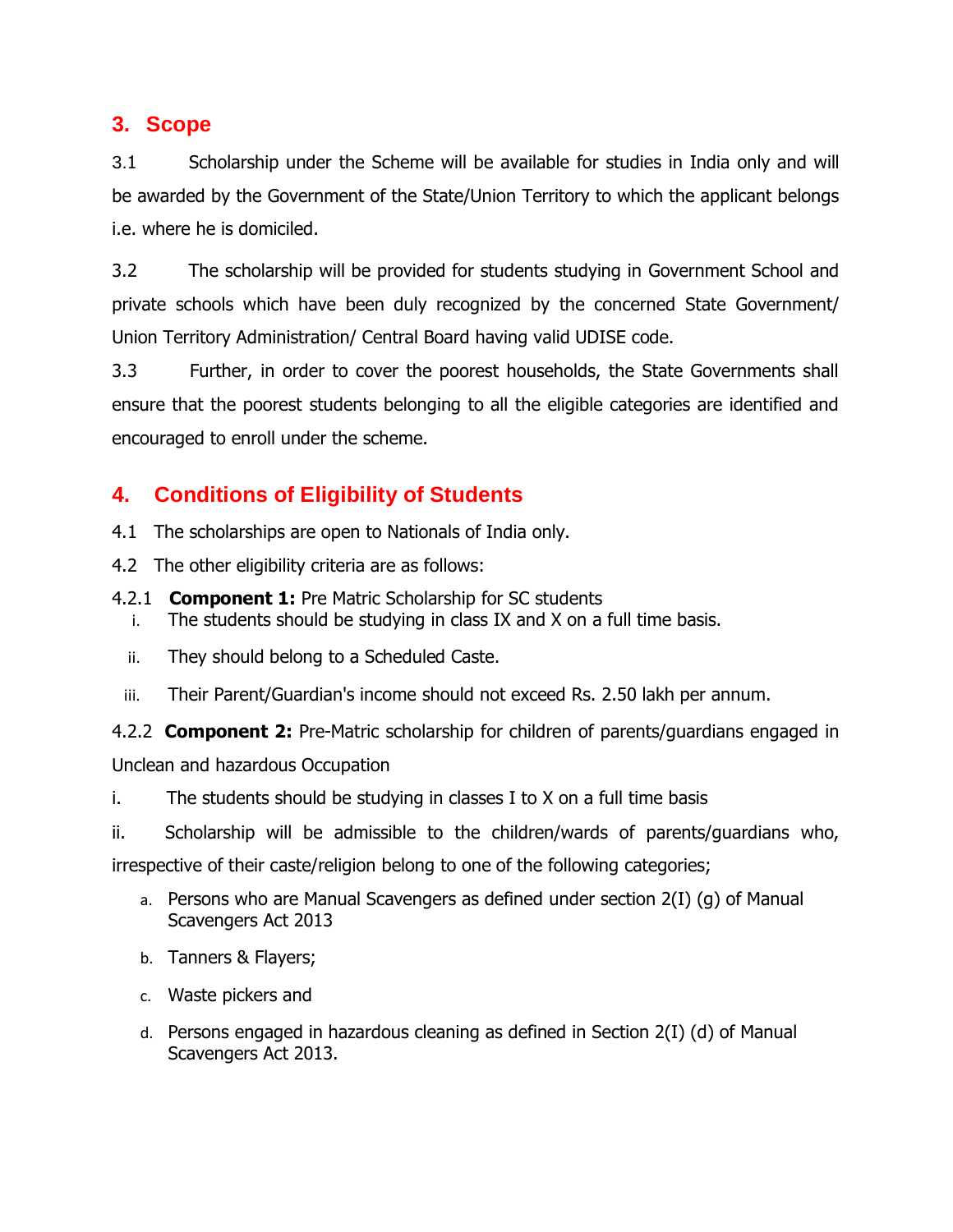For the purpose of classification in this category, the eligible candidates will be required to submit a certificate from District Social Welfare officer/ identified officer of Local body/ Civic Agency/any such authority as designated by State Government.

iii. There is no family income ceiling under this component of the Scheme.

4.3 A scholarship holder under this scheme will not hold any other educational scholarship for the purpose of studying in class I to X. If awarded any other educational scholarship for studying in classes I to X, the students can avail of either of the two scholarships as per his/her choice and should inform the awarding authority to the Head of the Institution about the option made.

4.4 The condition stipulated in this Ministry's notification no. 428 dated 16.02.2017 relating to provisions contained in Section 7 of the Aadhaar (Targeted Delivery of Financial and other Subsidies, Benefits and Services) Act 2016 are to be followed with further stipulation that if, for any reason, the authentication of Aadhaar fails in respect of any applicant, such an individual should be permitted to establish his/her identity by any other means so that genuine persons are not deprived of their benefits. However, the parents of the students shall be encouraged to have Aadhaar linked Bank accounts to facilitate payments through the Aadhaar Payment Bridge.

#### **5. Role of the State Governments**

5.1 While all the SC students with parents'/guardians' annual income of upto Rs 2.50 lakh per annum are eligible, however, the State Government will make special efforts to identify the poorest eligible households from various sources and enroll students under the scheme in a mission mode. Further, these students would be monitored on regular basis so that they continue with their studies. Such students shall include (i) students from households with three or more deprivations as per SECC-2011 (ii) students from households where one or both the parents are illiterate In this regard, States/UTs will launch special campaigns to identify and cover such students.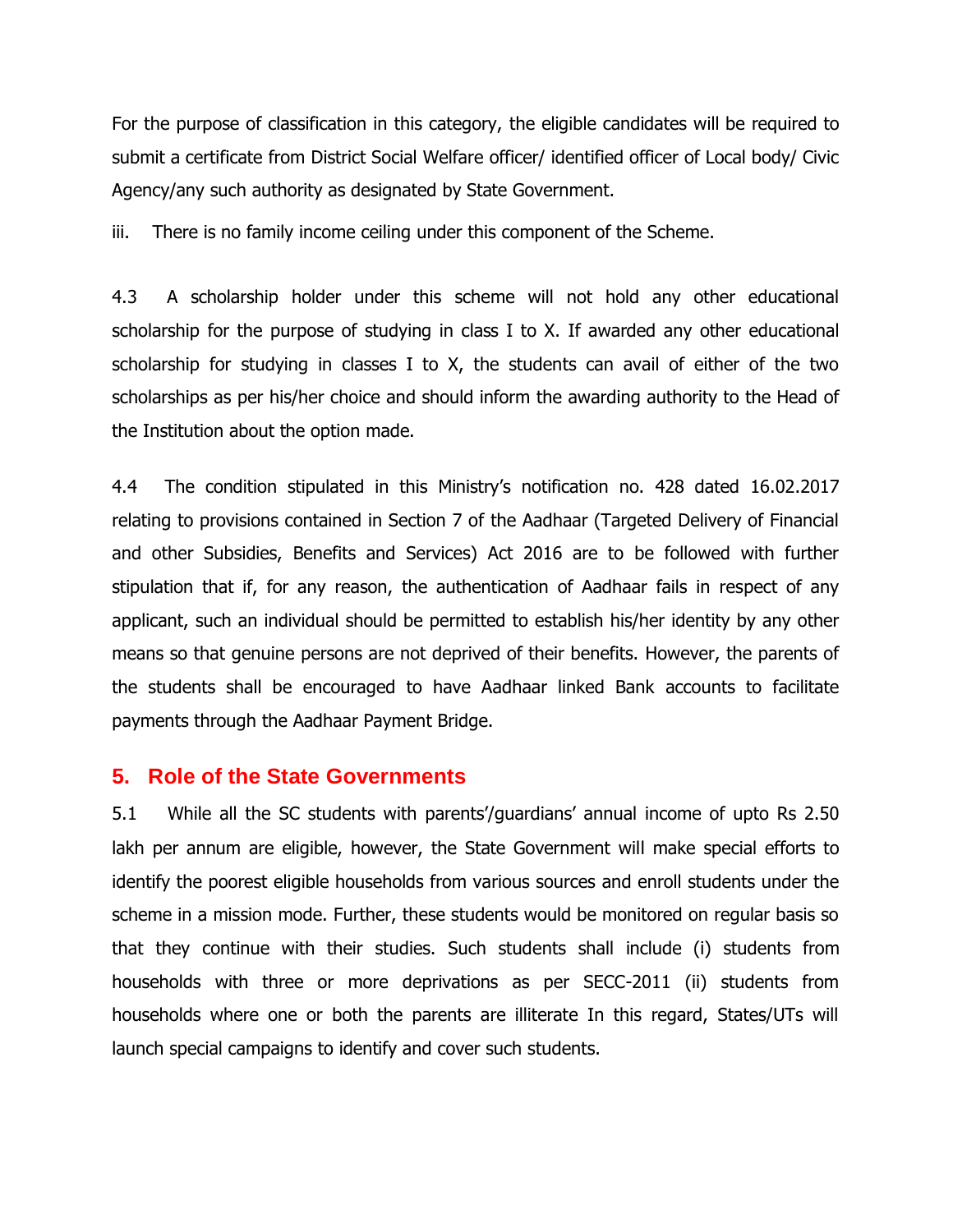5.2 The States/UTs may adopt methodology suitable to the local conditions for identification of such students e.g. SC majority districts/blocks/villages may be taken first for identification of poorest students, families of children falling in Component 2 may be identified in association with local bodies, Municipal Corporations or students leaving class at different levels may be tracked in association with the education department or data emanating from other Central/State schemes indicating the dropouts rates or other sources as deemed fit. Every State Government shall undertake a campaign every year in March/April to identify such students and mentor them to enroll and avail scholarships.

5.3 Awareness drive shall be undertaken by the State Governments/UTs about the scheme through the Gram Panchayats Notice Boards, school committees, and discussions in the parent-teacher association meetings and other public awareness measures, in order to extend its coverage and also minimize any misuse by unscrupulous elements.

5.4 The States are required to take up identification of the students for fresh enrollment by taking up systematic drive covering all the primary/secondary schools and encouraging the pupils who have dropped out to come back to education.

5.5 State Government will ensure that the beneficiary, at the time of admission, applies for the scholarship also. In this regard, the State Government may open facilitation centers or nominate a nodal officer in the educational institutions so that the entry into the student database for renewals and fresh admissions can be done in a stipulated time-frame.

5.6 The State Governments shall put in place a scholarship portal that has all features as prescribed in para 11 of these guidelines and share the data on a real-time basis with the Central portal.

5.7 The State/Central Government shall have robust monitoring systems, including field inspections, social audits, data analytics etc. so that timely payments are made to eligible beneficiaries. Physical verification at various levels viz. State/ District and Block level, shall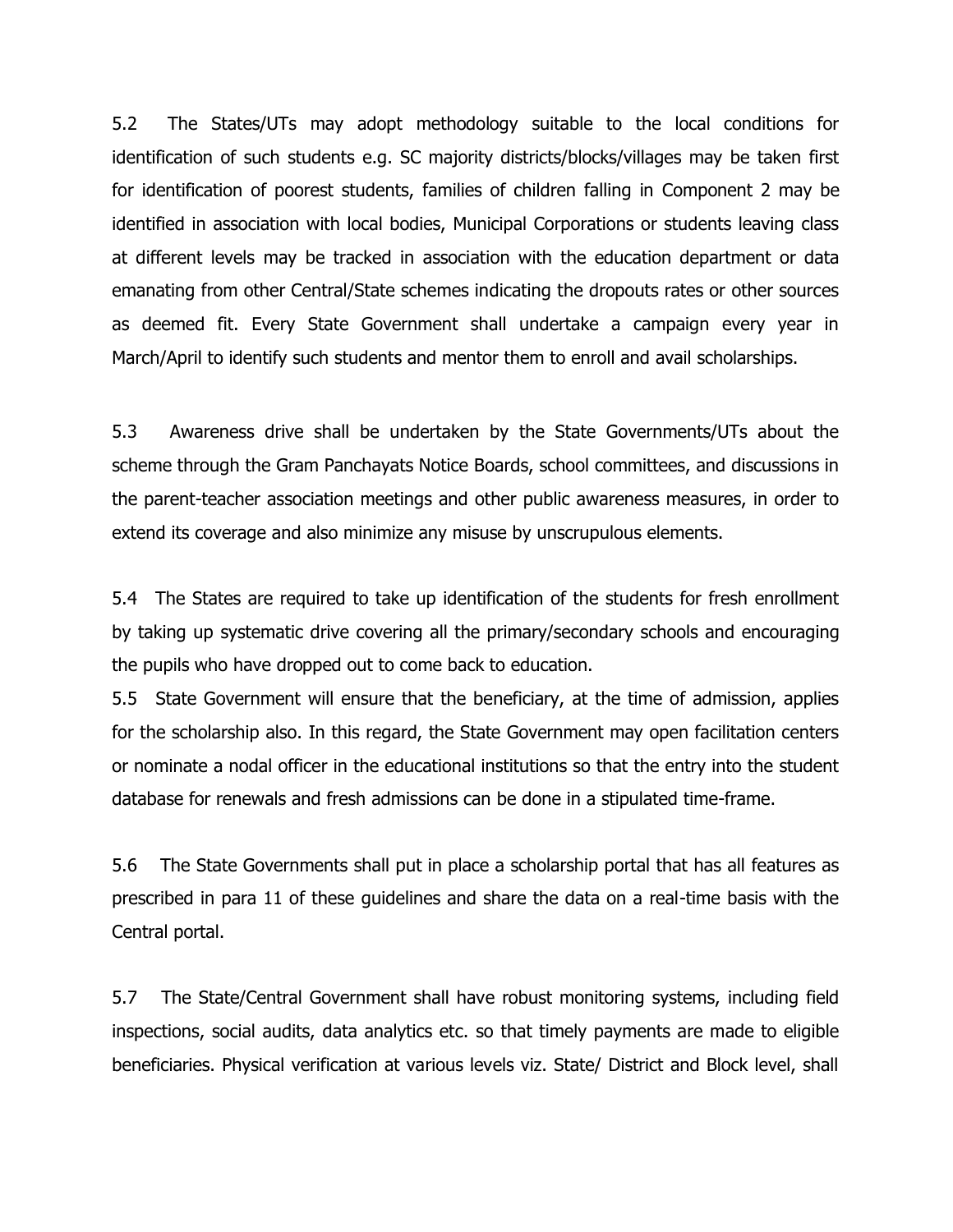be done covering at least 10% of the institutions/ students chosen randomly through an algorithm.

# **6. Components of the Scholarship**

6.1 With effect from 2022-23, the students shall be given a consolidated academic allowance, as follows:

> Day Scholar- Rs. 3500 per annum Hosteller - Component 1- Rs. 7000 per annum Component 2- Rs. 8000 per annum (For Class III-X)

(i) In addition, a 10% extra allowance shall be given to Divyang (Disabled) students. The disability as defined under the relevant Section of Right of the persons with Disability Act, 2016. The appropriate Government shall designate persons, having requisite qualifications and experience, as certifying authorities, who shall be competent to issue the certificate of disability.

# **7. Application for Scholarship and Verification**

7.1 Application-on-the-day-of-admission: The institutions/ schools shall ensure that all students admitted to their institution apply on the IT portal for the scholarship on the same day as the date of admission into the institution.

7.2 On the day of admission itself, the institution shall verify on the scholarship portal that the student has taken admission in the institution and is now a bona fide student of the institution.

7.3. In case of renewal students, the student shall be auto-renewed based on the attendance and confirmation from the institution of the student having been promoted to the next class and having joined back the School/ Institution.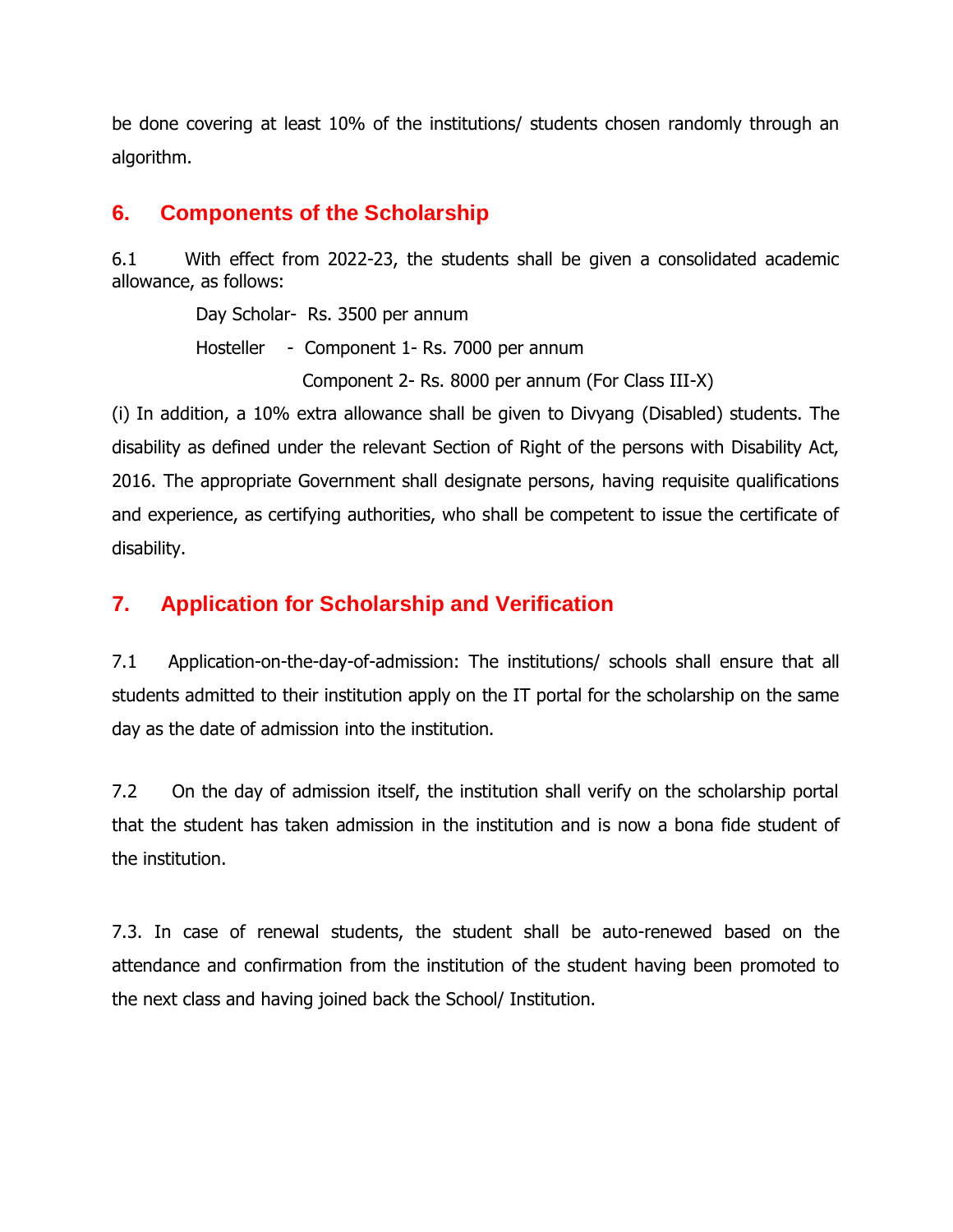#### **8. Funding Pattern of the Scheme**

8.1 There will be a 60: 40 sharing ratio between the Centre and States. For North Eastern States and for the states of Uttarakhand and Himachal Pradesh the sharing ratio will be 90:10. For UTs without legislatures, 100% funds shall be provided by Centre.

8.2 The total number of scholarships per year under the scheme shall be pegged at the highest of the past 3 years for which database is available. The sharing of funds between Centre and State would be of the total demand of the State for the eligible students under the Scheme for that particular year.

8.3 All the State Governments and Union Territory Administrations implementing the scheme will maintain the data of all the beneficiaries along with the amount of scholarship on their online portal.

8.4 Implementation of the Scheme shall be done as per the provisions of GFR (2017).

### **9. Payment Mechanism**

9.1 The entire scholarship amount - both from the State and Central Government including the academic allowance and disability allowance, if any, will be paid directly into the account of the students or parents ONLY through DBT preferably through an Aadhaar Based Payment System (Aadhaar Payment Bridge). The State Government may take consent from the parents/guardian before utilization of their Aadhaar Cards, if used for the purpose of Aadhaar Based Payment. The Central share would be paid directly to the account of beneficiary/guardian w.e.f 2022-23, after ensuring that the concerned State Government has released their share. The States shall preferably release the payments through PFMS System so that the accounts of the students/ parents are not required to be validated again.

9.2 Central Assistance will be released under the revised funding pattern as per para 8.1 for FY 2021-22. No arrears of Central share for 2021-22 or earlier will be given to States in FY 2022-23 or later. Also, the accounts & UCs for the funds released up to the year 2021- 22 should be settled by State by the end of FY 2022-23.

9.3 Disbursal of scholarships for all applications (fresh/renewals) shall be made in one installment as per the following schedule w.e.f2022-23: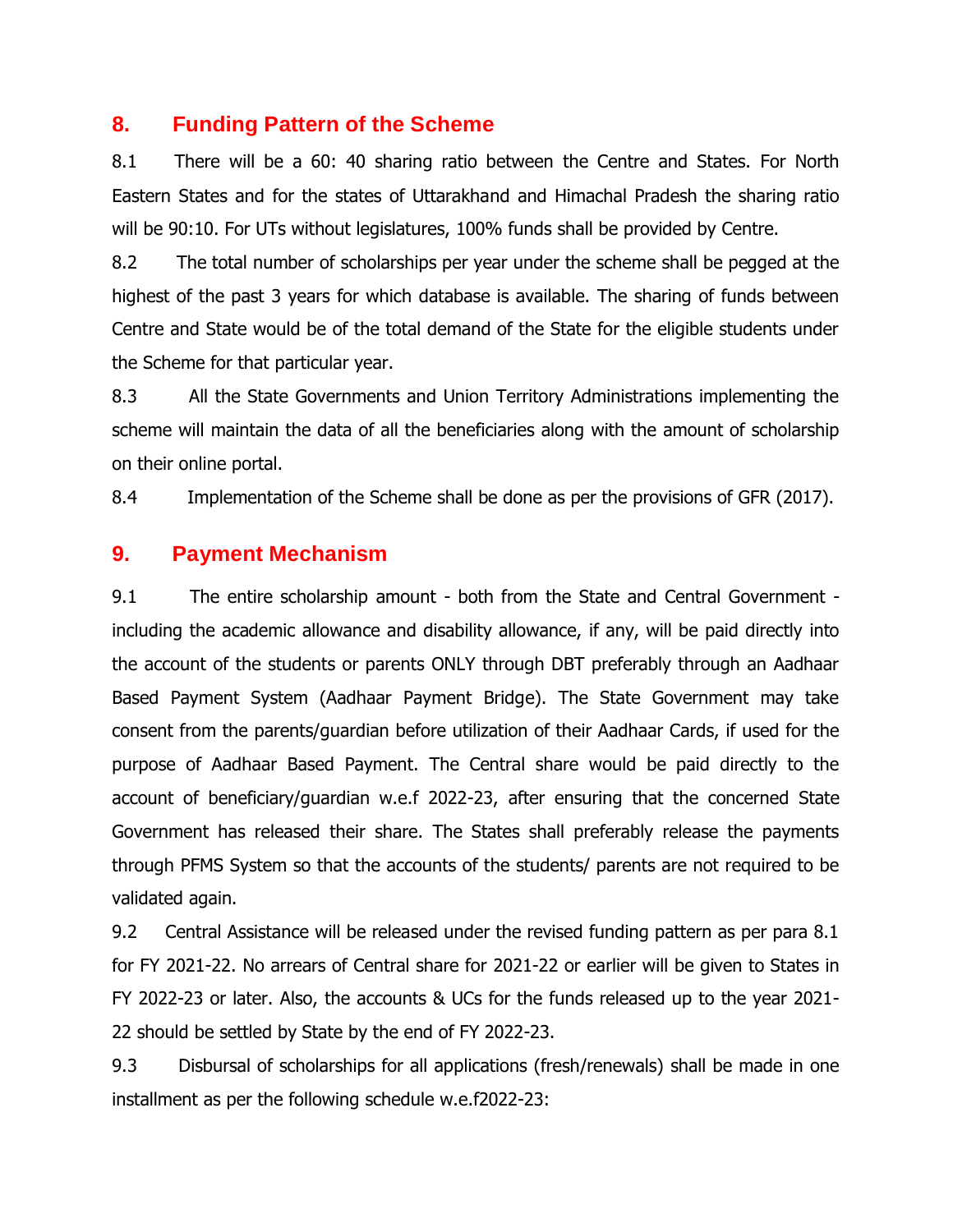| Dates of receiving<br>applications                                        | of Date by which State share (40%; 10% Date by which Central<br><b>NE</b><br>οf<br><b>States</b><br>lin.<br>case<br>states<br>land<br><b>Uttarakhand</b><br>and<br>Pradesh)<br>should<br>be<br>released | share (60%; 90% in case<br>of of NE States, Uttarakhand<br>Himachalland Himachal<br>Pradesh<br>and 100% in the UTs<br>legislature)<br>without<br>should be released |
|---------------------------------------------------------------------------|---------------------------------------------------------------------------------------------------------------------------------------------------------------------------------------------------------|---------------------------------------------------------------------------------------------------------------------------------------------------------------------|
| From 1st April to 31st<br>July                                            | 15th August                                                                                                                                                                                             | 30th August                                                                                                                                                         |
| Applications<br>received after the due submission of application<br>dates | $2^{\circ}$<br>Within<br>months                                                                                                                                                                         | afterWithin 1<br>after<br>month<br>release of state<br>the<br>State<br><b>Ishare</b><br>by<br>Government and sharing<br><b>lof</b> data in the central<br>portal.   |

9.4 There shall be no delays in payment of the scholarships. For this purpose the State shall ensure that their installments are disbursed to the students by the timelines defined in previous para so that the Central share can also be released in time.

9.5 The Ministry of Social Justice vide notification number 428 dated February 16, 2017 has notified Aadhaar as identity document under Section 7 of Aadhaar Act 2016 for all Scholarship Schemes w.e.f. 16th February 2017.

9.6 The authentication through Aadhaar would be compulsory at the time of renewals, if not provided earlier at the time of admission.

# **10. Duration and Renewal of Awards**

10.1 The award once made will be payable until the student passes Class X, subject to satisfactory academic performance and attendance of 75% in every academic year. The attendance will be verified through Aadhaar based attendance System.

10.2 If a scholar is unable to appear in the annual examination owing to illness, the award may be renewed subject to production of medical certificate from prescribed authority and acceptance of the same by institution.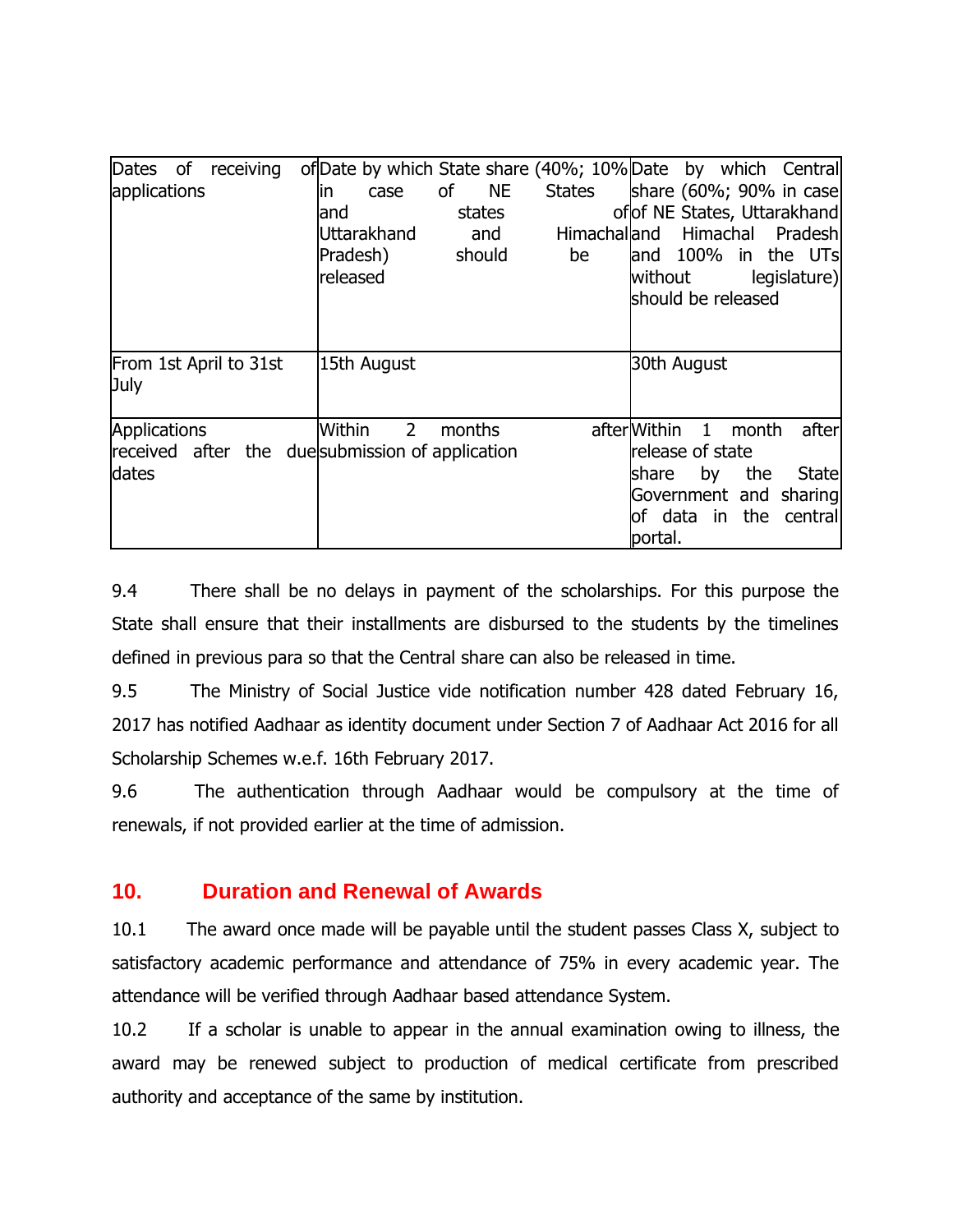10.3 Scholarship for studying in any class will be available for only one year. If a student has to repeat a class, she / he would not get scholarship for that class for a second (or subsequent) year.

#### **11. IT Framework**

11.1 The scheme shall be run on an online platform with robust cyber security measures that would assure transparency, accountability, efficiency, and timely delivery of the assistance without any delays. The National Scholarship Portal (NSP) would be suitably modified for this purpose.

11.2 If any State is already running an online portal that fulfills all the laid down parameters, they can continue with it, but shall share the data on real-time basis to the National Scholarship Portal or any other portal as specified by the Department of Social Justice & Empowerment in due course through instructions for enabling constant monitoring. Therefore, all States/UTs implementing the scheme will migrate to online processing of disbursal of scholarships, where not already done. The scholarship portal should mandatorily have the following features:

- a. At the time of admission, every student should provide an Aadhaar ID/Aadhaar EID and other alternative form of ID as per this Ministry's notification no. 428 dated 16.02.2017 which will enable elimination of duplication and false claims. The Aadhaar authentication is mandatory in case of renewals, if not provided at the time of admission. The Aadhaar number entered by the students should go through demo-auth on real-time basis before allowing entry into the registration portal.
- b. The States shall undertake fool-proof verification of the eligibility, caste status, Aadhaar identification and bank account details on the online portal.
- c. There shall be no upload of any documents or any certificates into the system. All data should be auto-verified by linking databases through digilocker or any such mechanism, such as database of income certificates, domicile and caste certificates issued by State/District Administration, using Aadhaar number as the link.
- d. All verification process of the students should be done using the above authenticated databases automatically using the digital process with little or no manual intervention. There should be no system of verification by the institutions or even the district level officers. Till such time such a system is put in place, the manual verification shall be completed within 30 days from the date of application, with a provision for 'presumed approval' if the same is not completed within 30 days.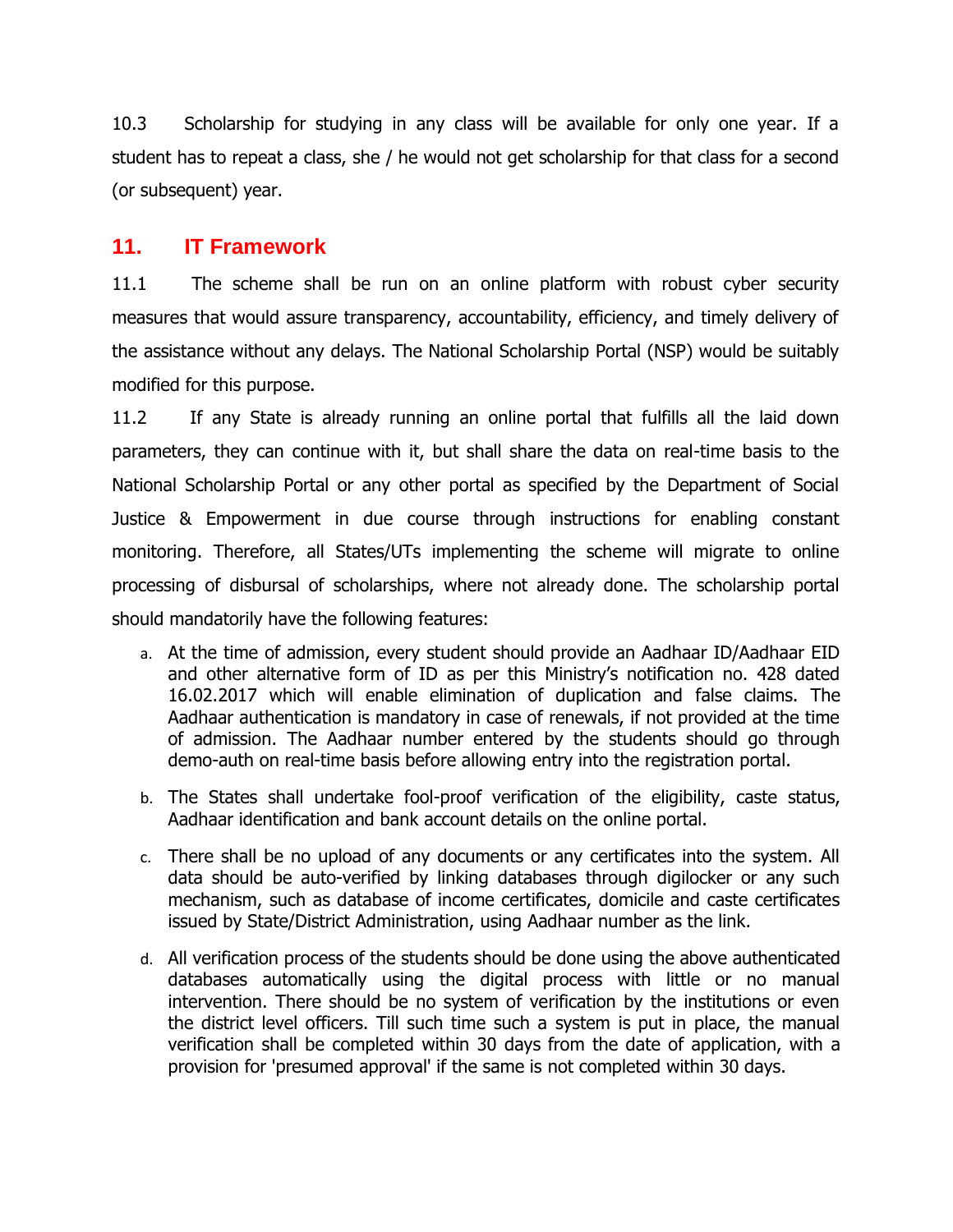- e. A suitable system will be put in place for taking Aadhaar based attendance system which is non-intrusive and automatic. Till such a system is finalized by the Central Govt., the institution shall upload the attendance of the scholarship holder every month in the Attendance module that would be developed in the IT system.
- f. There shall be no system of calling for the bank account details of the students and authenticating it. All payments should preferably go through Aadhaar Based Payment System (APB – Aadhaar Payment Bridge) after checking the Aadhaar number with the NPCI mapper.
- g. The renewals should be automatic based on promotion to the next class and having the required attendance, subject to confirmation of the student having joined back the same course as hosteller/day scholar, as the case may be. There should not be any requirement for the student to apply for renewals.
- h. A performance module to monitor the progress of student as well as performance of the institution should be suitably designed and incorporated.
- i. Apart from this, the States shall maintain a complete database of the beneficiaries under various other scholarship schemes to ensure de-duplication of the beneficiaries.
- j. The portal shall incorporate an online grievance redressal mechanism linking all the authorities responsible for implementation on the scholarship portal.
- k. There shall be a provision indicating the students of the poorest households, as per the parameters provided under the Scheme, selected for scholarship.
- l. The portal will make arrangements so that the students, once declared blacklisted, may not be able to apply for scholarship again.

# **12. Annual Action Plan**

12.1 Every participating State/UT, on or before 28th February of the preceding year, will prepare a State level Annual Plan for the Pre Matric SC and others. For the financial year 2022-23, the State Government can submit the proposal latest by 31st March 2022 (For FY 2022-23 only). The Action Plan should give clearly the targets, eligibility, proposed coverage separately for poorest households, processes for identification, systems for monitoring etc.

12.2 The Department will constitute a Project Appraisal Committee (PAC) to appraise and approve the Annual Action Plans w.e.f 2022-23. These plans would be appraised by the Centre and the outlay for each State would be finalized before 30th March, of every year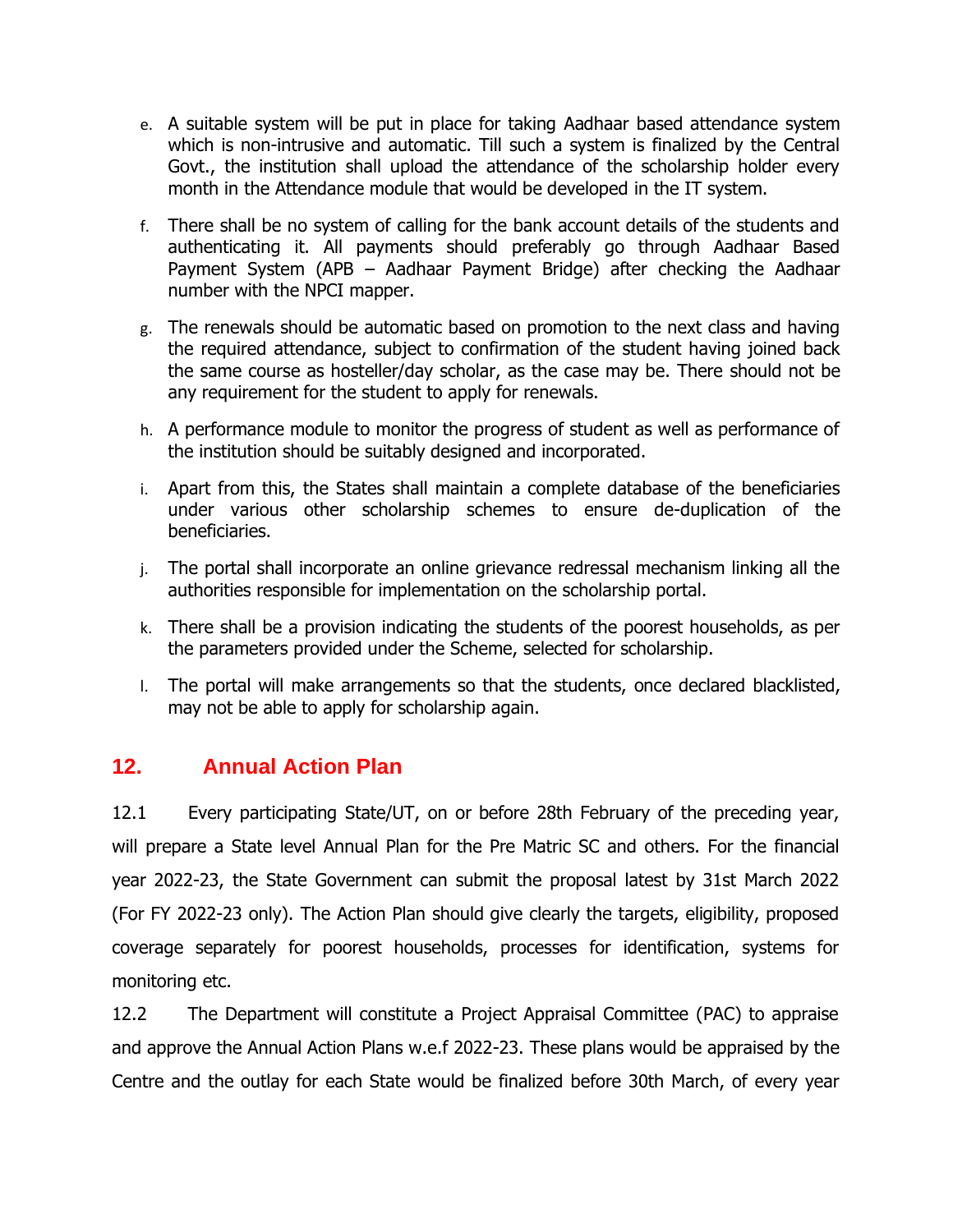(for FY 2022-23, this date may be treated as  $15<sup>th</sup>$  April 2022). The constitution of the committee will be informed through separate instructions.

# **13. Performance of the States/UTs**

13.1 The performance of the States/UTs would be measured annually on certain parameters like (i) payments as per the given time schedule (ii) coverage from the poorest households (iii) academic outcomes of the scholarship-holders (iv) Implementation of Aadhaar based attendance (v) Digitization of various certificates required for determining eligibility etc.

13.2. The States/UTs would be ranked on the above parameters and top performing States will be awarded. The details in this regard will be prepared after consultations, and will be shared through instructions in due course.

# **14. Announcement of the Scheme by States/UTs**

14.1 All the State Governments/UT Administrations will announce starting from April, the details of the Scheme and invite applications by issuing an advertisement in the leading newspapers of the State and through their respective websites/ Scholarship portals and other modes of media.

# **15. Evaluation/Social Audit and follow up action**

15.1 There shall be thorough evaluation of the outcomes of the scheme in regular intervals to ascertain the effectiveness of scheme implementation and for tracking the progress of the students. This may include conduct of social audits once a year, annual third-party evaluation, and half-yearly self-audited reports from each institution.

15.2 The social audits are to be conducted by the Social Audit Units of the State Governments formed by the Ministry of Rural Development, Govt. of India duly meeting the cost from the administrative cost of the scheme.

15.3 The State Government shall also set up a robust monitoring mechanism for monitoring the academic progress of the students enrolled to the scheme.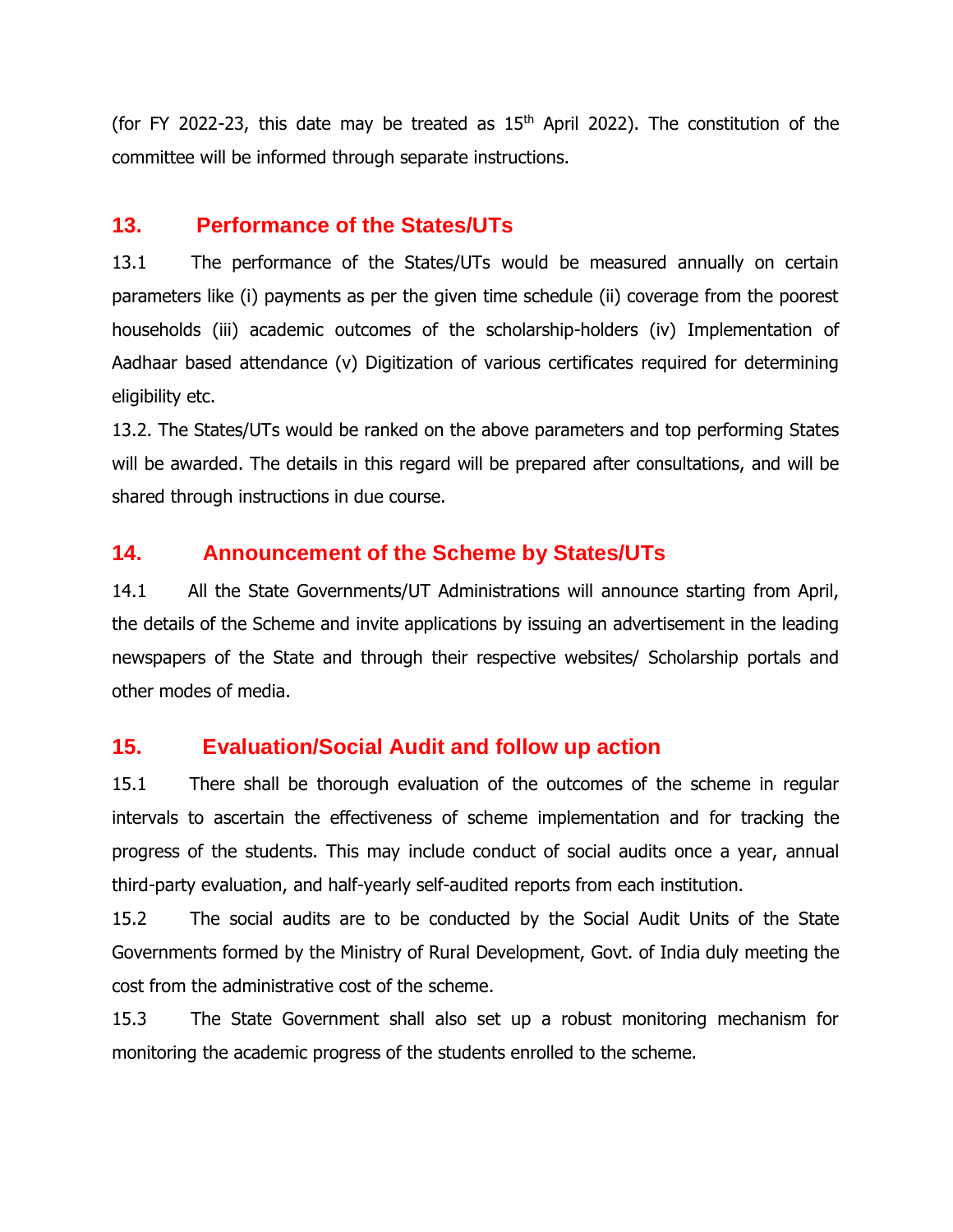15.4 The students who are found to be lagging behind should be provided remedial coaching so that their academic outcome shall not be less than the average academic outcomes. The State Action Plan should contain clear provisions for this.

#### **16. Administrative Charges**

16.1 The administrative cost for administration, monitoring and evaluation shall be limited to 1% of the annual scheme cost. The cost would be utilized for development of portal, conduct of social audits, publicity and awareness or any other activity for the efficient implementation of the scheme.

16.2 Each State/UT shall project the requirement of funds for undertaking the monitoring of the implementation, in its Annual Action Plan. This would be considered by the PAC, ensuring that the total outflow on this count does not exceed 1% of the annual outlay.

# **17. Mechanism for redressal of grievances**

17.1 There shall be an online grievance redressal mechanism linking all the authorities responsible for implementation on the scholarship portal.

17.2 The student shall be able to lodge a grievance either through the portal or by a mobile app.

17.3 Every institution shall have a Grievance Redressal Officer (GRO) who is responsible for entertaining the grievances and resolving them by following up with the appropriate authority.

17.4 The non-resolution of the grievance at the institution level in a given time frame shall automatically be escalated to the district and later to the State level for resolution.

#### **18. Other Conditions for the Award**

18.1 If a student is found to have obtained a scholarship by false statements, his/ her scholarship will be cancelled forthwith and the amount of the scholarship paid will be recovered, at the discretion of the concerned State Government. The student concerned will be blacklisted and debarred for scholarship in any scheme forever.